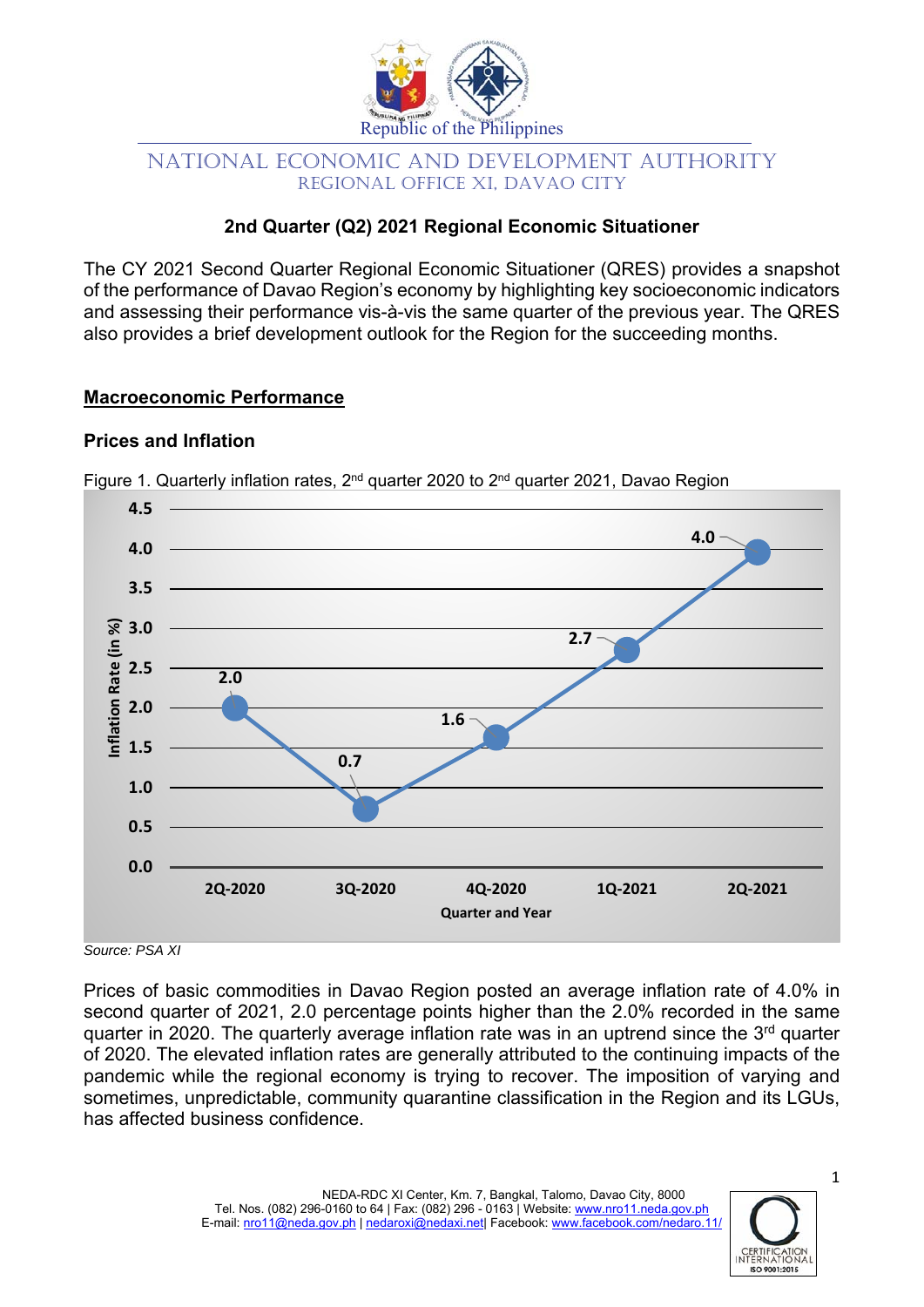The uptick in inflation rate during the second quarter of 2021 was largely driven by higher prices in transport (11%), housing and utilities (3.1%), and food (3.8%). The higher inflation rate on these commodities reflects the increasing demand as the economy tries to recover, while at the same time suggests higher costs, such as on energy and petroleum. Food prices were also higher, mainly due to upward price adjustments for meat as supply contracted. Restaurant and miscellaneous goods and services likewise registered higher prices, as demand picked up with the reopening of economic activities.

On the other hand, the inflation rate of alcoholic beverages and tobacco remained tempered, since many areas in the Region have implemented liquor ban to prevent the spread of COVID-19. Demand may have also waned over the course of the year due to strict penalties imposed on violators. Lower inflation rates were also recorded for clothing and footwear (1.5%), furnishing, maintenance of the house, etc. (2.9%), health (2.7%), communication (0.5%), recreation and culture (-0.5%), education (0.10%). Table 1 shows the inflation rate by commodity.

| <b>Commodity</b>                                       | 2 <sup>nd</sup> Quarter<br>2020 | 2 <sup>nd</sup> Quarter<br>2021 | Change (ppt) |
|--------------------------------------------------------|---------------------------------|---------------------------------|--------------|
| All Items                                              | 2.0%                            | 3.97%                           | 1.97         |
| Food and Non-Alcoholic                                 | 2.6%                            | 3.87%                           | 1.27         |
| Alcoholic Beverages and Tobacco                        | 15.5%                           | 7.67%                           | (7.83)       |
| <b>Clothing and Footwear</b>                           | 3.6%                            | 1.50%                           | (2.1)        |
| Housing, Water, and Electricity                        | 0.5%                            | 3.13%                           | 2.63         |
| Furnishing, Maintenance of the House, etc.             | 4.7%                            | 2.90%                           | (1.8)        |
| Health                                                 | 4.2%                            | 2.77%                           | (1.43)       |
| Transport                                              | $-4.5%$                         | 11.07%                          | 15.57        |
| Communication                                          | 0.9%                            | 0.50%                           | (0.4)        |
| <b>Recreation and Culture</b>                          | 2.2%                            | $-0.50%$                        | (2.7)        |
| Education                                              | 2.1%                            | 0.10%                           | (2.0)        |
| Restaurant, Miscellaneous Goods and<br><b>Services</b> | 2.0%                            | 3.30%                           | 1.3          |

Table 1. Inflation Rate by Commodity, 2<sup>nd</sup> Quarter 2020 and 2021, Davao Region

 *Source: PSA XI* 

Overall, the performance of the all-item regional inflation rate fell but still within the upper range of 3.0 percent  $\pm$  1.0 percentage point for target for 2021, set by the Development Budget Coordinating Committee (DBCC) of the NEDA Board.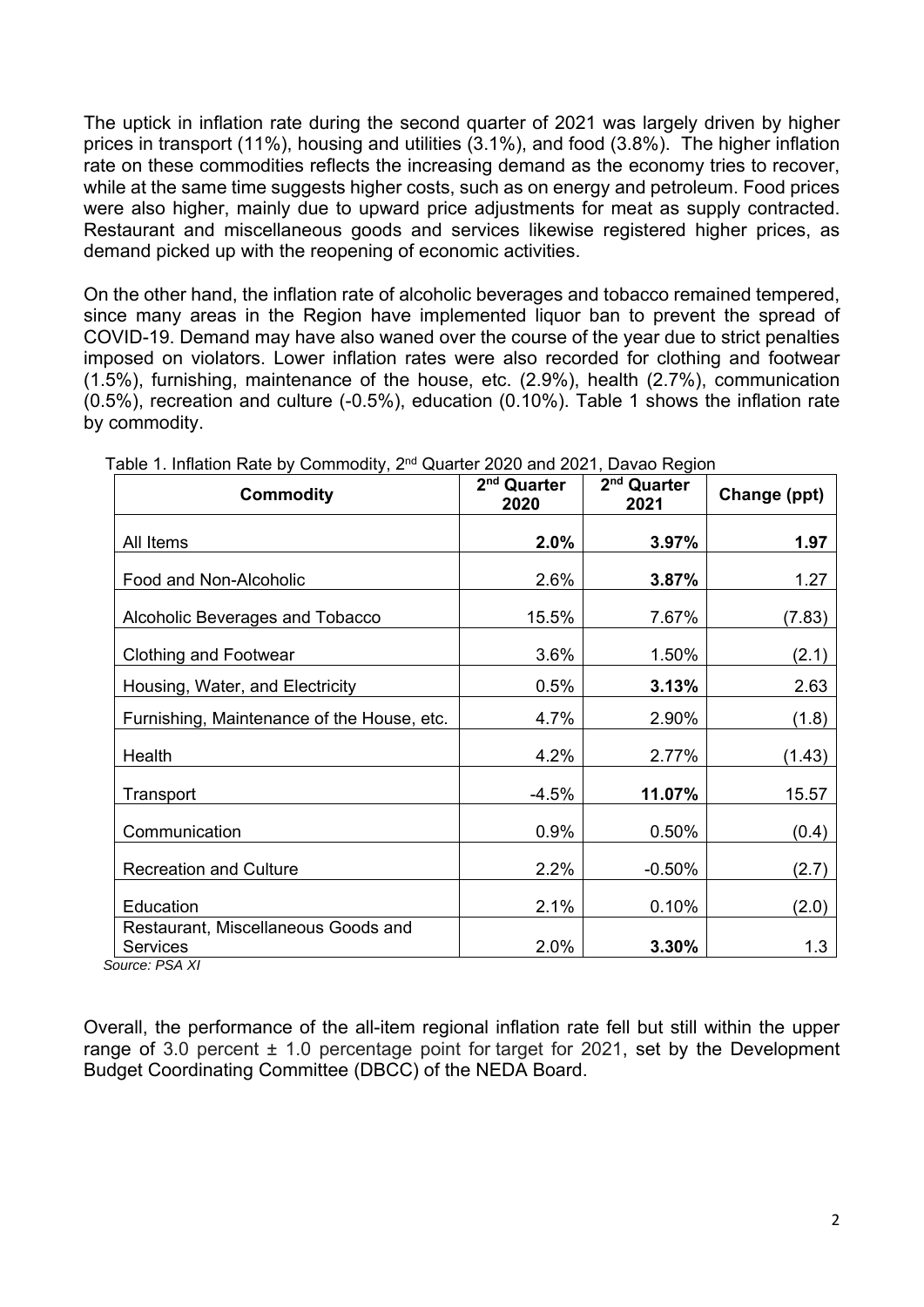### **Labor and Employment**

|                                                    | 1 <sup>st</sup> Quarter<br>2020<br>(Pre-pandemic) | 2 <sup>nd</sup> Quarter<br>2020 | 2 <sup>nd</sup> Quarter<br>2021 | Change       |
|----------------------------------------------------|---------------------------------------------------|---------------------------------|---------------------------------|--------------|
| <b>Employment Rate</b>                             | 95.4%                                             | 82.1%                           | 95.8%                           | 13.7 ppt     |
| <b>Unemployment Rate</b>                           | 4.6%                                              | 17.9%                           | 4.2%                            | $(13.7)$ ppt |
| <b>Underemployment Rate</b>                        | 14.2%                                             | 20.9%                           | $9.0\%$                         | $(11.9)$ ppt |
| Labor<br><b>Force</b><br><b>Participation Rate</b> | 58.8%                                             | 55.3%                           | 59.2%                           | 3.9 ppt      |
| <b>Employed Persons</b>                            | 1,981,843                                         | 1,614,000                       | 2,057,000                       | 443,000      |

Table 2. Employment statistics, 2nd Quarter 2020 and 2021, Davao Region

*Source: PSA XI* 

The Region's employment rate for the quarter increased based on the April 2021 round of the Labor Force Survey. The employment rate rose to 95.8%, 13.7 percentage points higher than the 2020 level. Consequently, unemployment rate decreased to 4.2%. This higher employment rate translates to about 443,000 more persons who were employed during the 2<sup>nd</sup> quarter of 2021 compared with the same quarter of 2020.

The higher employment levels coincide with the reopening of the economy, where more businesses resumed operations and more jobseekers were hired. Based on DOLE XI Placement Report for the 2<sup>nd</sup> quarter of 2021, there were 75,137 jobseekers placed, which translates to a 95.1% placement rate. As compared with 2Q202, there were only 57,021 jobseekers placed. The placement rate refers to the number of applicants hired for local and/or overseas employment out of those who were registered for job placements over number of applicants for job placement.

Relatedly, the Region's underemployment rate decreased to 9.0%, lower by 11.9 percentage points than in the same period in 2020. The significantly lower underemployment rate was attributed to a more favorable labor market, particularly on account of the growth in hiring especially in services sector and the improved disposition of private establishments and businesses to provide longer working hours or higher compensation as the regional economy recovers.

### **Davao Region's Economic Growth Drivers**

### **Agriculture**

 Table 3. Volume of Production of Key Agricultural Products, 2nd Quarter 2020 and 2021, Davao Region

|                | $2nd$ Quarter 2020 (MT) | $2nd$ Quarter 2021 (MT) | Change    |  |
|----------------|-------------------------|-------------------------|-----------|--|
| <b>Cereals</b> |                         |                         |           |  |
| Palay          | 91,970                  | 91,823                  | $(0.2\%)$ |  |
| Corn           | 44,625                  | 54,817                  | 22.8%     |  |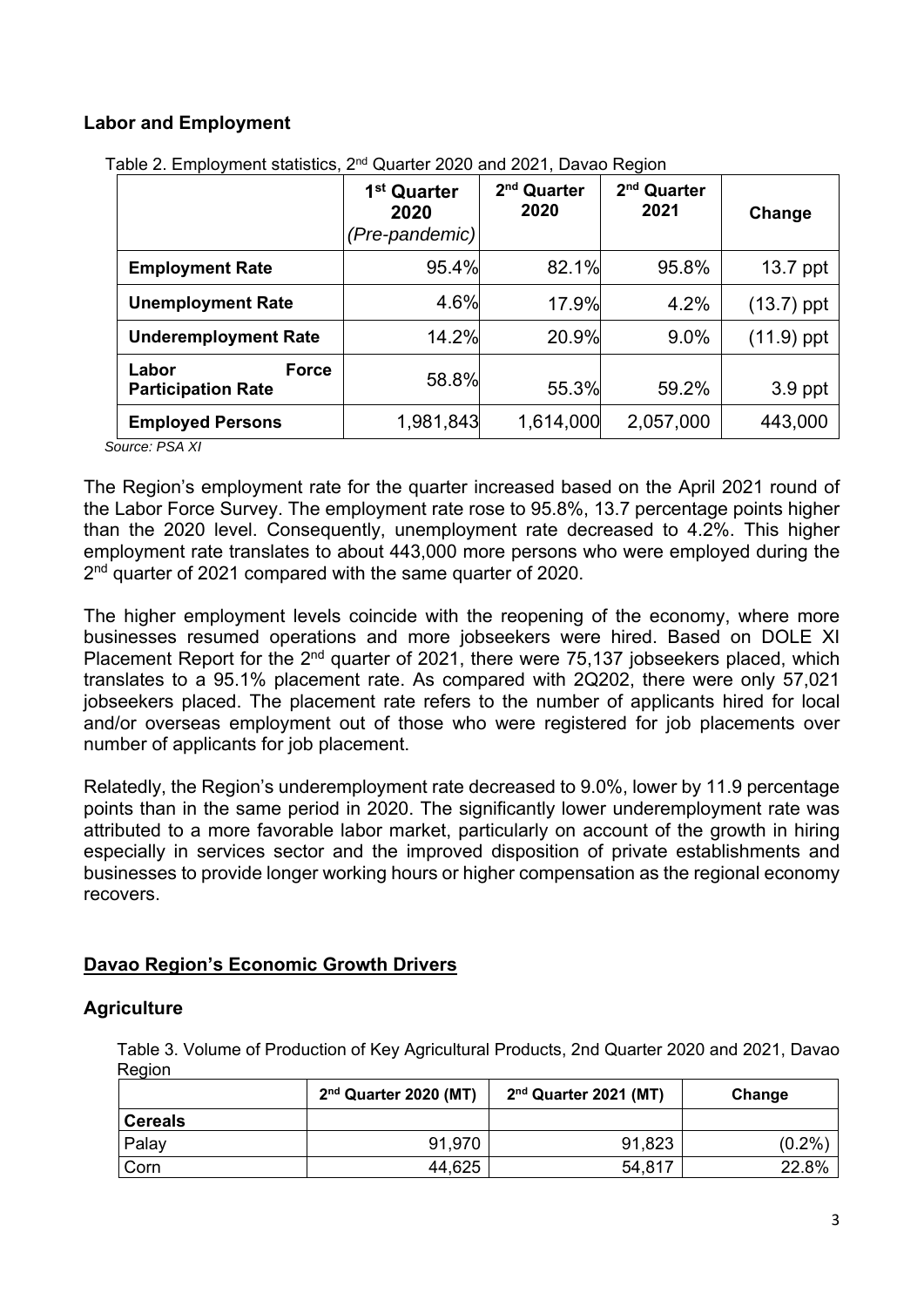| <b>Livestock and Poultry</b> |        |        |            |
|------------------------------|--------|--------|------------|
| Hog                          | 35,210 | 29,930 | $(14.9\%)$ |
| Cattle                       | 2,435  | 2,094  | $(14.0\%)$ |
| Chicken                      | 17,501 | 18,214 | 4.0%       |
| <b>Fisheries</b>             |        |        |            |
| <b>Marine Municipal</b>      | 3,747  | 3,709  | $(1.0\%)$  |
| <b>Commercial Fisheries</b>  | 390    | 580    | 48.7%      |
| Course DCA VI                |        |        |            |

 *Source: PSA XI* 

Production of palay is almost at the same volume compared to the same period last year. However, corn production was higher by 22.8% during the  $2<sup>nd</sup>$  quarter of 2021, with more than 10 metric tons increase. The higher production of corn is partly attributed to expansion in area harvested, from 32,031 has. in 2Q2020 to 36,135 has. in 2Q2021, resulting to bigger yields at 1.51 metric tons per hectare in 2Q2021, higher than the 1.39 MT yield per hectare in same quarter last year. The slightly higher demand for chicken in the  $2<sup>nd</sup>$  quarter of 2021 may have also helped drive the production of corn, which is a key input in chicken production.

Livestock, particularly hog and cattle, registered lower production volumes during the quarter. This is attributed to both low production and low demand as Davao Region continues to grapple with the impact of the African Swine Fever (ASF) in hog-producing areas of the Region. This led to shift in consumer preference for chicken and fish products. As of the end of August 2021, the Department of Agriculture XI reported that there were already 10,664 farmers in 43 municipalities in Davao Region affected with the ASF, resulting to 49,315 pigs were culled. The Region continues to implement containment strategies through surveillance monitoring and disinfection in hog-production facilities. With respect to chicken, production increased to 18,214 MT during the quarter, 4.0% increase from the same period last year. Marine fisheries production slightly decreased, but commercial fisheries increased by nearly 200 MT.

The lower production volumes for livestock may also be partly attributed to the negative effects of the community quarantine throughout the Region. The quarantine has caused changes in demand and brought disruptions in production and transportation of agricultural products. Closure of some businesses in major areas, such as in Davao City, caused a corresponding decrease in production as demand declined.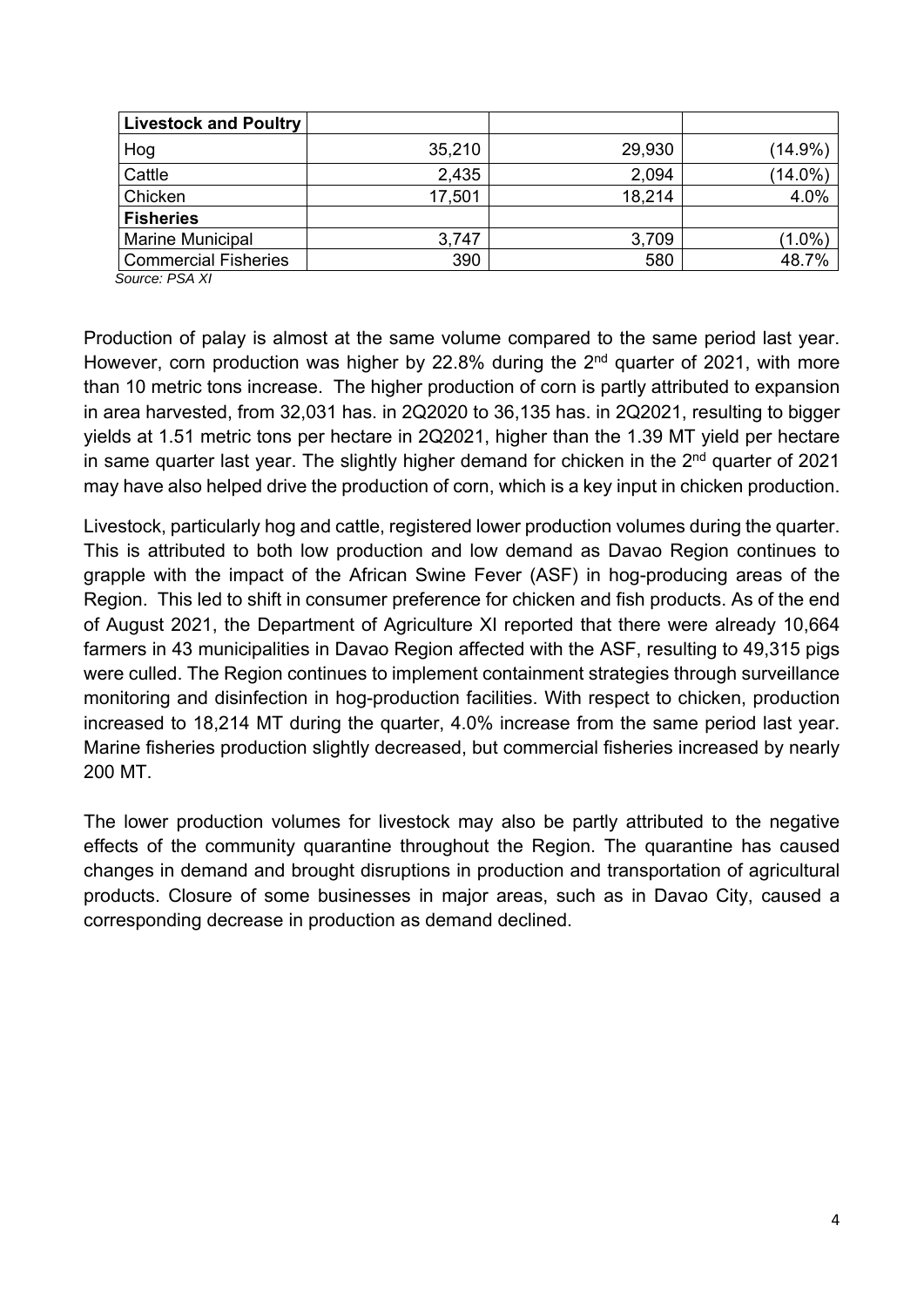# **Tourism**

| <b>Tourist Arrivals</b>   | 1 <sup>st</sup> Quarter 2020<br>(Pre-pandemic) | 2 <sup>nd</sup> Quarter<br>2020 | 2 <sup>nd</sup> Quarter<br>2021 |  |
|---------------------------|------------------------------------------------|---------------------------------|---------------------------------|--|
| <b>Domestic</b>           | 741,864                                        | 66 032                          | 353,248                         |  |
| Foreign                   | 28,025                                         | 842                             | 1,270                           |  |
| <b>Overseas Filipinos</b> | 4,968                                          | 285                             | ٠                               |  |
| <b>TOTAL</b>              | 774,857                                        | 67,159                          | 354,518                         |  |

Table 4. Distribution of travelers, 2nd Quarter 2020 and 2021, Davao Region

 *Source: DOT XI* 

Total tourist arrivals during the period under review increased from 67,159 to 354,518 tourists or a staggering 427.8% increase. Tourist arrivals refer to visitors who stay at least 1 night in a private accommodation, such as hotels, inns, etc. (*note: excludes those quarantined*).

It should be noted however, that no data was provided by the Provinces of Davao del Norte, Davao Occidental, and Davao de Oro. Notwithstanding, the increase in tourist arrivals was driven by domestic travelers and the recent record on tourist arrivals clearly suggests that tourism activities are resuming in the Region, with the opening of more tourist spots and resumption of other tourism-related businesses such as hotel accommodations, alongside the cautious reopening of the regional economy. The current statistics is still below prepandemic levels, which is expected, since there are still mobility restrictions in place as the Region tries to curb the number of COVID19 cases.

### **Peace and Order**

Table 5. Total Crime Incidents and Crime Solution Efficiency Rates, 2nd Quarter 2020 and 2021, Davao Region

|                                |                                                        |        |                               |                   |                                  | <b>Breakdown of Total Crime Incidents</b> |                                                              |       |                                                              |     |                                                           |       |
|--------------------------------|--------------------------------------------------------|--------|-------------------------------|-------------------|----------------------------------|-------------------------------------------|--------------------------------------------------------------|-------|--------------------------------------------------------------|-----|-----------------------------------------------------------|-------|
|                                | Total<br><b>Crime</b><br><b>Incidents</b><br>(POI+PSI) |        | Peace & Order Indicator (POI) |                   |                                  |                                           |                                                              |       | <b>Public</b>                                                |     |                                                           |       |
| PPO <sub>I</sub><br><b>CPO</b> |                                                        |        | <b>Index Crime</b>            |                   | <b>Non-Index</b><br><b>Crime</b> |                                           | <b>POI</b><br><b>Crime Solution</b><br><b>Efficiency (%)</b> |       | <b>Safety</b><br><b>Indicator</b><br>$(PSI)$ -<br><b>RIR</b> |     | <b>PSI-RIR</b><br><b>Crime Solution</b><br>Efficiency (%) |       |
|                                | 2020                                                   | 2021   | 2020                          | 2021              | 2020                             | 2021                                      | 2020                                                         | 2021  | 2020                                                         | 202 | 2020                                                      | 2021  |
| Davao<br>City                  | 2.305                                                  | 2.796  | 95                            | 85                | 1,997                            | 2.397                                     | 97.55                                                        | 93.83 | 213                                                          | 314 | 99.53                                                     | 99.68 |
| Davao del<br><b>Sur</b>        | 293                                                    | 3.439  | 47                            | 58                | 162                              | 3.241                                     | 85.80                                                        | 99.01 | 84                                                           | 140 | 100                                                       | 99.29 |
| Davao del<br><b>Norte</b>      | 638                                                    | 2,704  | 79                            | 92                | 504                              | 2,486                                     | 94.25                                                        | 98.59 | 55                                                           | 126 | 92.73                                                     | 96.83 |
| Davao<br>de Oro                | 300                                                    | 1,056  | 51                            | 57                | 245                              | 993                                       | 89.39                                                        | 98.29 | 4                                                            | 6   | 75.00                                                     | 100   |
| Davao<br>Oriental              | 145                                                    | 379    | 37                            | 27                | 98                               | 336                                       | 86.73                                                        | 89.88 | 10                                                           | 16  | 100                                                       | 87.50 |
| Davao<br>Occiden<br>tal        | 93                                                     | 268    | 17                            | $12 \overline{ }$ | 75                               | 253                                       | 85.33                                                        | 98.02 | 1                                                            | 3   | 100                                                       | 100   |
| <b>TOTAL</b>                   | 3,774                                                  | 10,642 | 326                           | 331               | 3,081                            | 9,706                                     | 95.10                                                        | 97.21 | 367                                                          | 605 | 98.37                                                     | 98.68 |

*Source: PRO XI*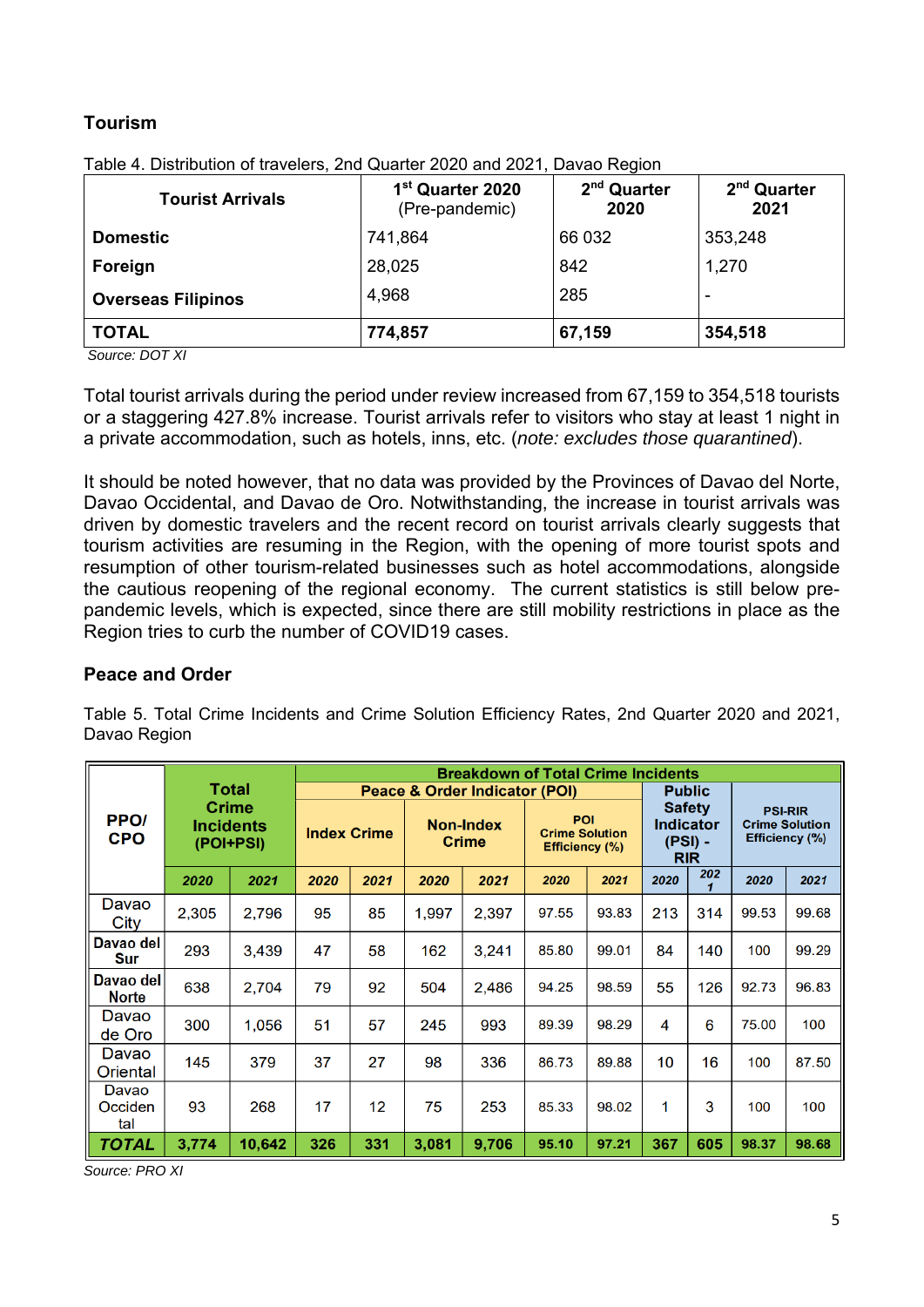Crime volume for the  $2<sup>nd</sup>$  quarter of 2021 reached 10,642, comprising of both index-and nonindex crimes. Crime incidents increased by 182% or 6,868 in all of Davao Region's 5 provinces and Highly Urbanized City during the 2<sup>nd</sup> quarter of 2021 compared a year before.

The highest number of crimes was reported in Davao del Sur at 3,439, followed by Davao City with 2,796 crimes, and Davao del Norte with 2,704 crimes. Only 1,056 crimes was recorded in Davao de Oro, and 268in Davao Occidental.

It was observed that the increase in crime occurred when lockdown measures were lifted or restrictions in the movement of people were relaxed under the quarantine protocols. Moreover, 91.2% of total crimes reported are non-index crimes, which include violations of special laws or local ordinances (e.g. traffic violation, gambling, curfew violations), but excludes index crimes, such as murder or robbery. The bulk of non-index crimes were violations on traffic laws and rules (R.A. 4136), such as speeding, red light violations, etc. Other non-index crimes also include violations on non-wearing of face masks, violations on the liquor ban, and curfew violations, among other violations on special laws.

In terms of crime solution efficiency (CSE), whichrefers to the percentage of solved cases out of the total number of crime incidents handled by the PNP XI in a given period of time,the Region reached a 97.2% CSE rate for index and non-index crimes. For non-index crimes in particular, these are tagged as solved when Police Personnel issue the corresponding violation issuances, such as Temporary Operator's Permits (TOPs) for traffic violations, or when there are violators are apprehended, or when cases are referred to the appropriate bodies. The high CSE rate is also the result of the police undertaking frequent dispatches of mobile patrols in crime-prone areas to deter perpetrators from committing crimes, provide heightened police visibility in busy areas, and continuously strengthen police operations against all forms of criminal activities, along with effective and efficient managing of police operations.

#### **Development Prospects**

Inflation rate could remain in the upper band of the government's inflation target of 2-4 percent in the coming months, if prices for food, transport and energy remain elevated. However, As of August 31, 2021, the latest baseline inflation forecast of the Bangko Sentral ng Pilipinas is 4.1% for 2021, just above the government's upper target of 4%. Notwithstanding, if there are no major disruptions in the production of food products or inputs to production and manufacturing of food products, including oil products, inflation is expected to remain stable in the next few months. A slight rise in inflation is also possible by the end of the year as consumer demand usually picks up during the Christmas season.

Employment in the remaining quarter of 2021 will remain at better levels compared to last year's, as businesses and establishments continue to operate and resume operating at bigger capacities. Improved consumer confidence will result to favorable employment levels this year, while maintaining minimum health standards in order to prevent further spread of COVID-19.

Tourism industry is expected to be revived as more tourist spots open and tourism-related enterprises boost the regional economic recovery.